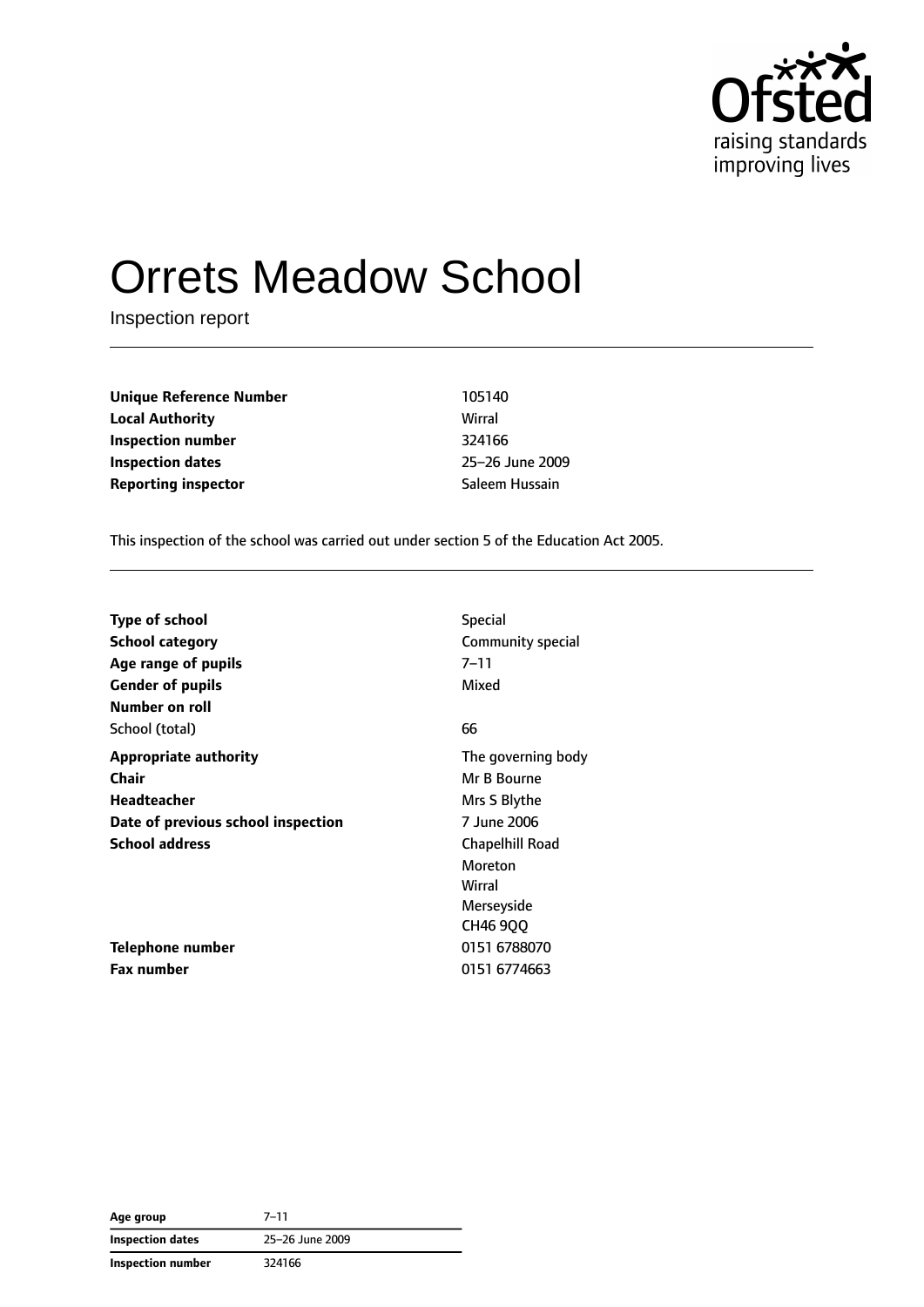.

<sup>©</sup> Crown copyright 2009

Website: www.ofsted.gov.uk

This document may be reproduced in whole or in part for non-commercial educational purposes, provided that the information quoted is reproduced without adaptation and the source and date of publication are stated.

Further copies of this report are obtainable from the school. Under the Education Act 2005, the school must provide a copy of this report free of charge to certain categories of people. A charge not exceeding the full cost of reproduction may be made for any other copies supplied.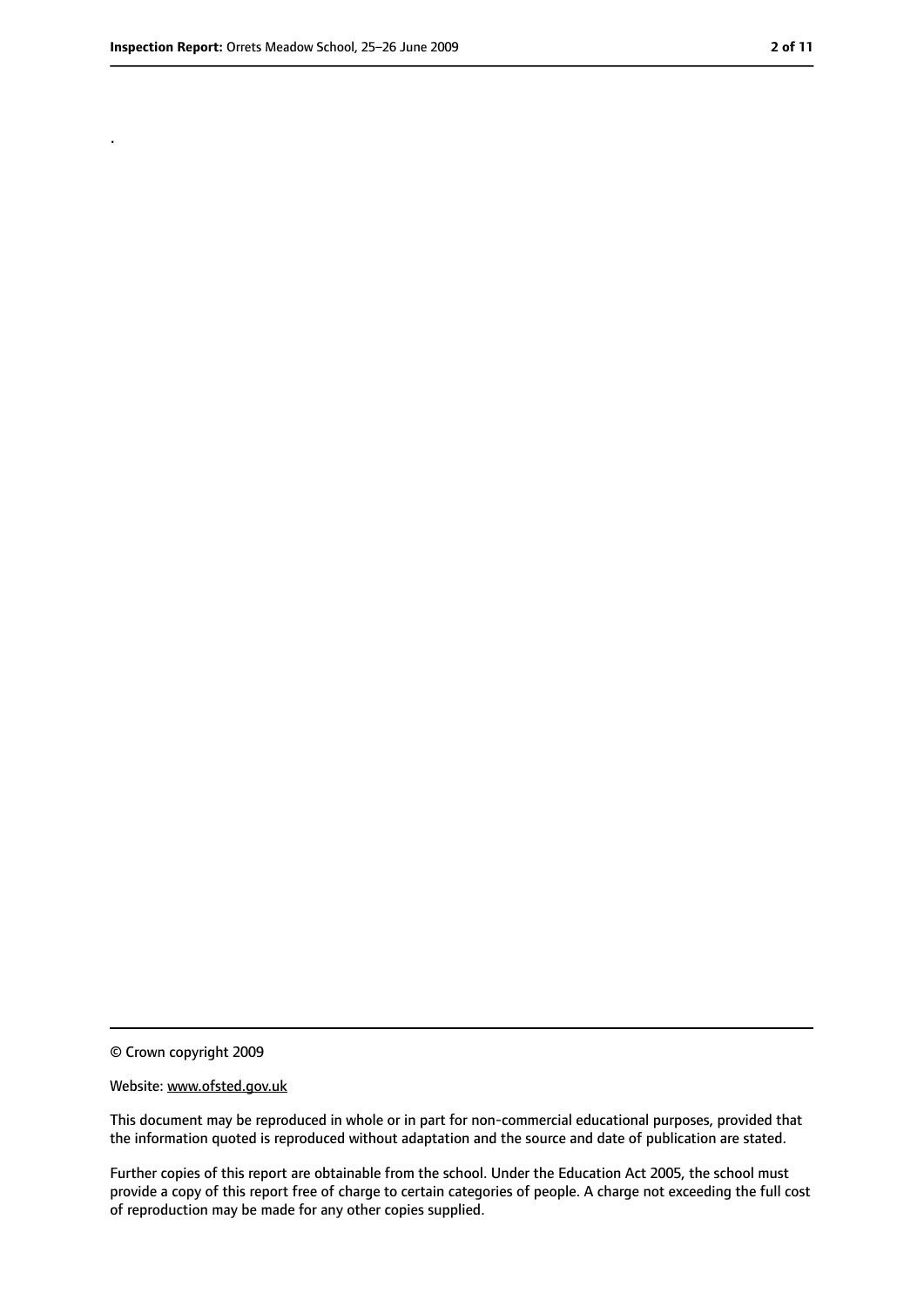# **Introduction**

The inspection was carried out by one additional inspector.

# **Description of the school**

The school caters for pupils who have specific learning difficulties. These include difficulties with memory and coordination. Many pupils have additional emotional difficulties which can manifest themselves in frustration, anxiety, withdrawal or anti-social behaviour. A significant proportion of pupils also exhibit other additional difficulties, for example, in paying attention. Around a fifth of pupils are on the autistic spectrum. On average, pupils stay at the school for approximately two years before returning to mainstream education when it is deemed appropriate. Currently, several pupils attend the school each morning on a part-time basis and return to their mainstream school in the afternoon. The school also operates an outreach service for mainstream schools across the Wirral.

A significant proportion of pupils are from socially and economically disadvantaged areas, with around a third eligible for free school meals. The number of minority ethnic pupils is very small, and none is at the early stages of learning English. All pupils have a statement of special educational need. The school has achieved the National Healthy Schools Award, Sportsmark and Basic Skills Quality Mark.

### **Key for inspection grades**

| Outstanding  |
|--------------|
| Good         |
| Satisfactory |
| Inadequate   |
|              |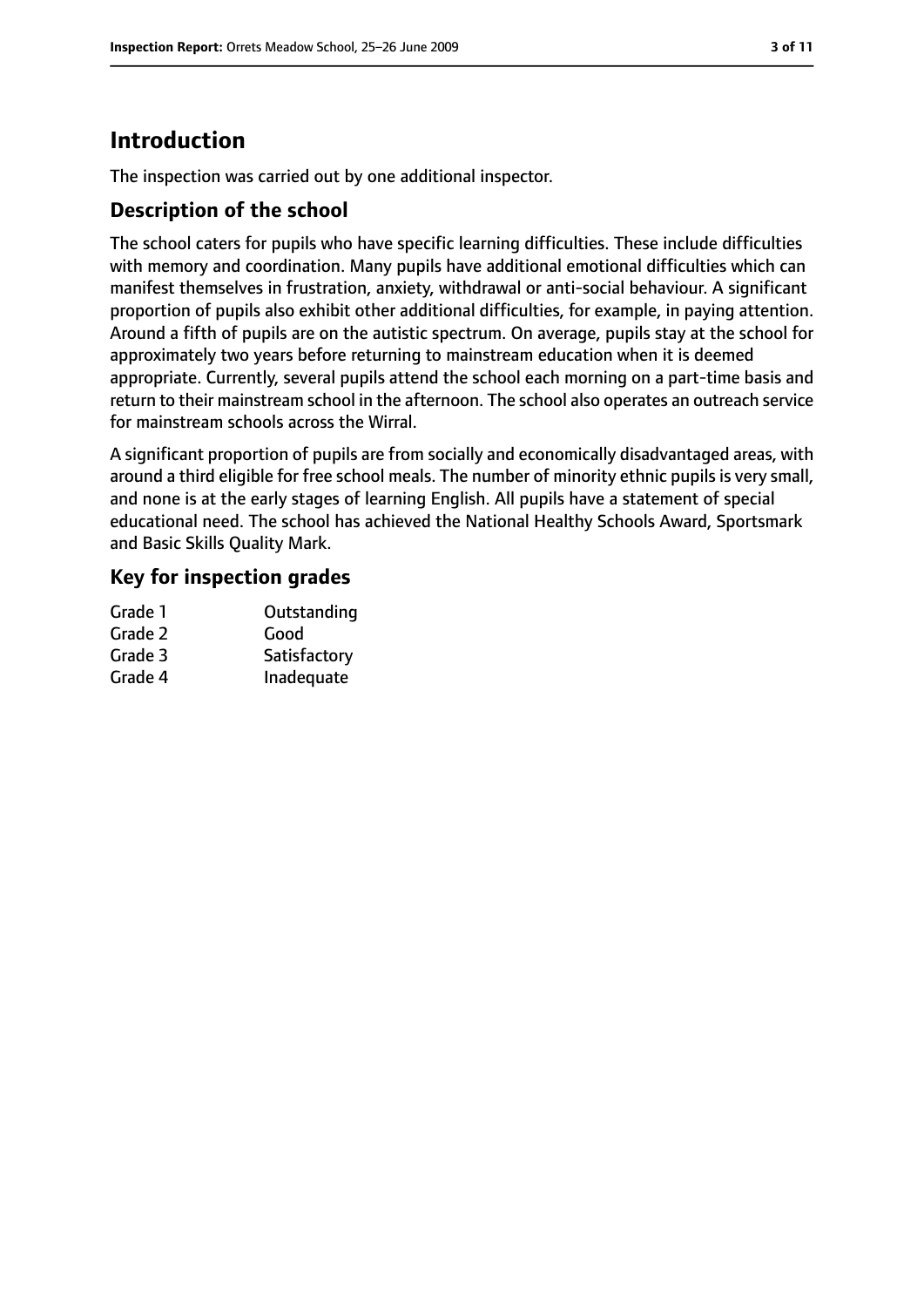# **Overall effectiveness of the school**

#### **Grade: 1**

This outstanding school provides excellent value for money. Representative views from parents include, 'we feel that our son has made outstanding progress; this has affected not just his life, but ours too; the teachers are truly gifted'. Though attainment on entry to the school is low, pupils reach standards that are broadly average for their age. This represents outstanding achievement. Progress is excellent because the quality of teaching and learning is outstanding. Teachers develop strong relationships with pupils remarkably quickly and so get the very best out of them. Constant praise and encouragement in lessons ensure that pupils are extremely well motivated in their learning. Teachers have an excellent understanding of pupils' learning difficulties and structure the lessons in a way that captures and sustains their interest.

The school's success is underpinned by particularly effective relationships with parents and the wider community. Links with mainstream schools are firmly established through the school's highly regarded outreach services which enable others to access the wealth of knowledge and expertise the school has, for example, regarding autism. Along with the school's sterling success in celebrating diversity and ensuring equality, these factors illustrate its outstanding work to promote community cohesion.

Outstanding care, guidance and support ensure that pupils develop very high levels of self-esteem and confidence. Teaching assistants provide skilful support in the classroom that enables all pupils to learn very well.

The curriculum is outstanding. Pupils love the vast array of exciting and innovative learning chances which are precisely matched to their needs. The provision for developing basic skills in literacy and numeracy secures very rapid progress. The very wide range of school clubs, educational visits and visitors provide sparkling additions to the classroom experiences on offer.

Personal development is outstanding. Pupils are very thoughtful, polite and well mannered. Attitudes to learning and behaviour are outstanding. Pupils enjoy school life very much and this is reflected in outstanding attendance. Pupils develop very positive attitudes towards healthy and safe living. They participate very enthusiastically in sports and make very healthy eating choices at lunchtimes. Pupils' contribution to the community is outstanding. The school council has made many impressive suggestions leading to school improvement including reorganising aspects of break-times. In view of pupils' achievements and personal development, their preparedness for the future is outstanding.

Leadership and management are outstanding. The impact is seen in the extremely strong outcomes and excellence in all aspects of the school's provision. The headteacher has led the school for around 30 years now and retires shortly. All parents and staff are appreciative of the exceptional learning ethos she leaves as a legacy. Inclusion lies at the heart of the school's work and is the hallmark of its success. Leaders at all levels have successfully developed a sense of common purpose across the school. They work tirelessly checking the effectiveness of provision and making improvements. The governing body works very effectively with the school and acts as a 'critical friend'. The school knows itself extremely well. It was judged as outstanding at the last inspection. The school has maintained all its exceptional qualities and has also improved attendance, governance and raised standards to higher levels. These factors demonstrate an excellent capacity for improvement.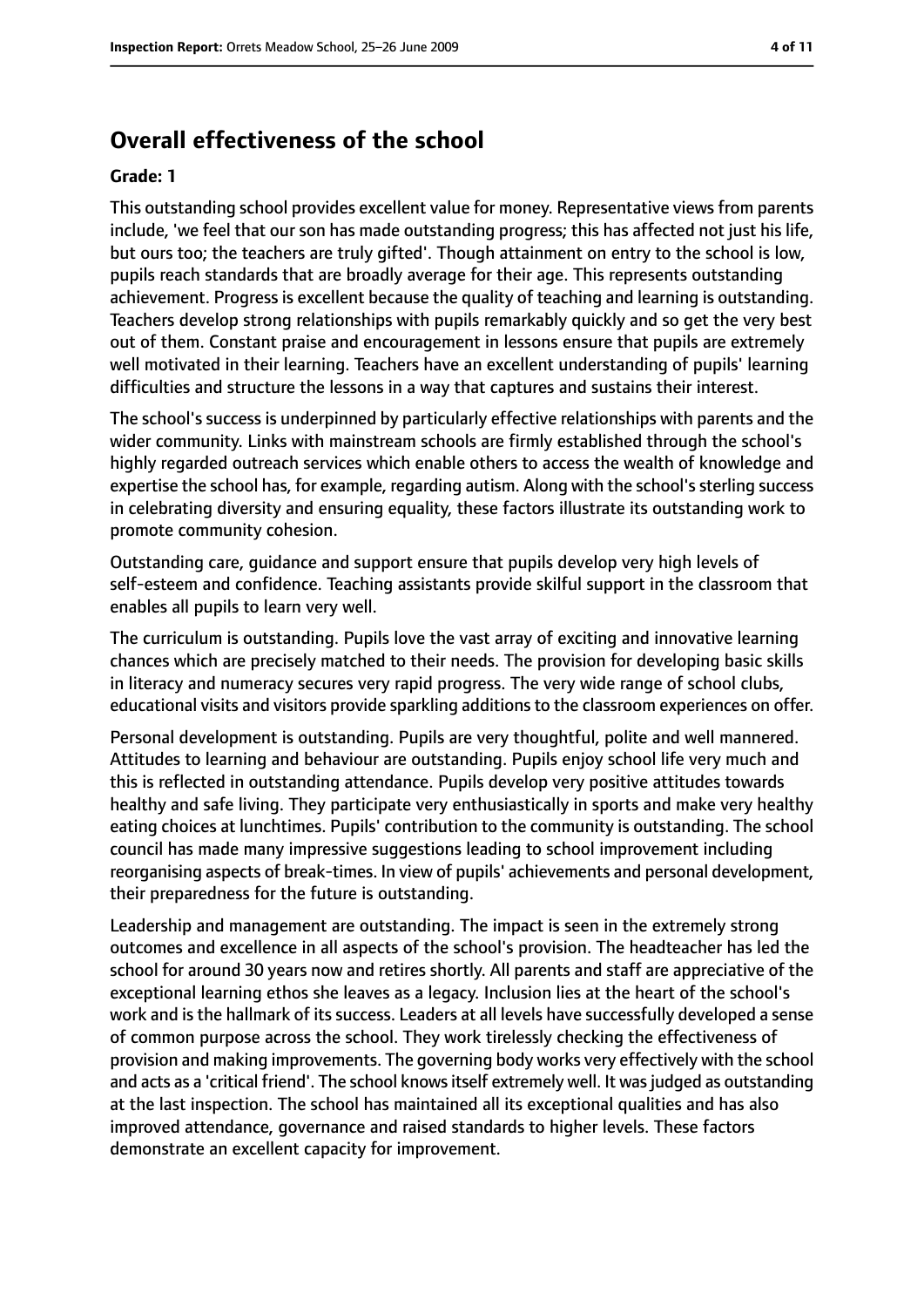# **What the school should do to improve further**

There are no significant areas for development that the school is not already aware of and/or addressing.

# **Achievement and standards**

#### **Grade: 1**

Pupils' achievements are equally impressive, regardless of their learning difficulties, gender or ethnicity. Pupils who attend the school part-time also achieve remarkably well. The pupils with the most complex learning difficulties achieve as well as their peers because of the outstanding support they receive in the classroom. Everyone's progressin reading is excellent because there are so many chances to read to adults. Staff are very skilful in evaluating pupils' skills in reading and in promoting a love of books. Achievement in English, mathematics, science and information and communication technology (ICT) is outstanding. The school has just received the 2009 provisional national test results for its Year 6 pupils. These indicate that the percentage of its pupils reaching average standards for their age in English and mathematics is much higher than at the time of the last inspection. This is also the case regarding the percentage performing at above average standards. These factors clearly demonstrate that standards are rising.

# **Personal development and well-being**

#### **Grade: 1**

Pupils' outstanding personal development makes an excellent contribution to learning. They are very eager to learn and use a great deal of initiative in lessons. Pupils rightly take immense pride in their achievements. Spiritual, moral, social and cultural development is outstanding. Pupils have a very clear sense of right and wrong. They are very thoughtful in discussion and deal with potentially controversial matters in a very mature manner. For example, regarding the wearing of veils by women in Islam, pupils say that this should always be a matter of choice, so long as it does not compromise health and safety. Pupils have developed excellent attitudes towards diversity and are very strongly committed to racial and cultural harmony. Relationships between pupils are excellent. Pupils say that bullying is not a problem and they are confident that adults are caring and very supportive if they have any worries.

# **Quality of provision**

# **Teaching and learning**

#### **Grade: 1**

Teachers capture the interest of pupils at the start of each lesson very effectively. Lessons provide many practical and interesting experiences for all pupils and this engages them very successfully. The pace of work is excellent and this helps pupils to develop a sense of urgency about learning and making the best use of time. The level of challenge in lessons for different groups of pupils is equally impressive. The end of lessons are very effective, enabling pupils to recap on what they have done and how well. A very good example of creative teaching was seen in a literacy lesson in the hall. The teacher made excellent use of space to support learning. This enabled pupils to work in pairs, each taking turns to develop speaking and listening skills. They blindfolded each other and gave instructions about exploring an imaginary Second World War battlefield. Assessment and marking of pupils' work are excellent. Information collected is used most effectively to set very challenging learning targets.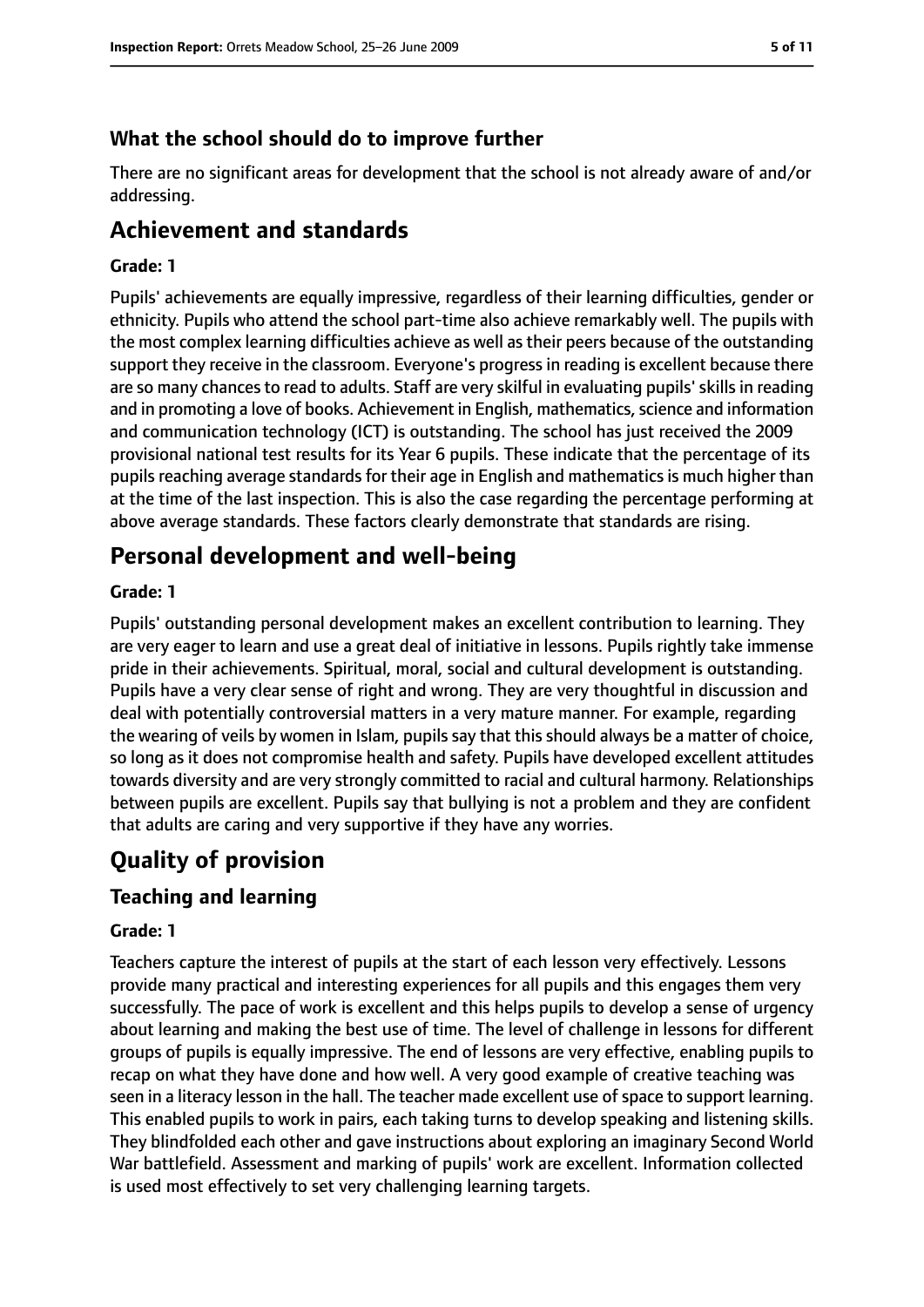# **Curriculum and other activities**

# **Grade: 1**

The curriculum provides a wide variety of enjoyable and imaginative learning chances for pupils. Provision for developing basic skills in literacy, numeracy and ICT is exceptional. Personal, social and health education is very effective and is woven into all aspects of the curriculum. These factors prepare pupils extremely well for the future. Pupilssay that they especially enjoy learning through practical work because they can see the relevance of what they learn to their lives. Pupils also like the chance to learn basic French and to develop their skills in music. The curriculum is further enriched by an abundance of extra-curricular activities. These include many opportunities to develop a healthy lifestyle and to learn about safety through sport. Physical activities include cheerleading, football, fencing and judo. Trips are plentiful and include art galleries, theatres and museums. Visits also enable pupils to learn about the many beliefs, traditions and customs of others in our multicultural society.

# **Care, guidance and support**

### **Grade: 1**

Representative views from pupils include, 'I'm thrilled to be at this school, I couldn't ever have achieved as much if I hadn't come here. Teachers are kind and understanding, and I like the smaller classes'. Academic guidance is excellent. Consequently, pupils know what to do to improve. Day-to-day pastoral support and guidance are outstanding. Celebration assemblies are frequently held and are very effective in raising pupils' aspirations. Lots of treats and certificates help to motivate pupils to achieve their best and to make any improvements needed to their attendance or behaviour. Excellent links with many external agencies ensure pupils' care and well-being are outstanding. Arrangements for the safeguarding of pupils are robust and regularly reviewed, and health and safety is carefully managed. Current government safeguarding requirements are met. In this safe and very supportive environment, pupils reach very challenging targets.

# **Leadership and management**

### **Grade: 1**

The leadership of the school is very successfully focused on raising standards and achievement. The quality of education has improved considerably since the last inspection. Leaders have stuck to the task of raising standards, despite the loss of several experienced staff, including senior leaders. The headteacher has made shrewd staffing changes and the excellent arrangements for professional development have ensured that the new leaders have assumed their responsibilities extremely rapidly. This has ensured that achievement is still exceptional. Self-evaluation is very effective. Simple modesty explains why the school judged leadership and management as only being good. The single issue at the last inspection regarding the 'critical friend' role of the governing body has been addressed very well. Resources are extremely well used to improve outcomes. For example, although space is at a premium in the school, every area is used very effectively and classrooms have small areas where pupils can be taught individually. The school runs very smoothly on a day-to-day basis with administrative, catering and cleaning staff all playing their part. The school has an excellent reputation with parents, local residents and the wider community. This is a measure of its outstanding actions to promote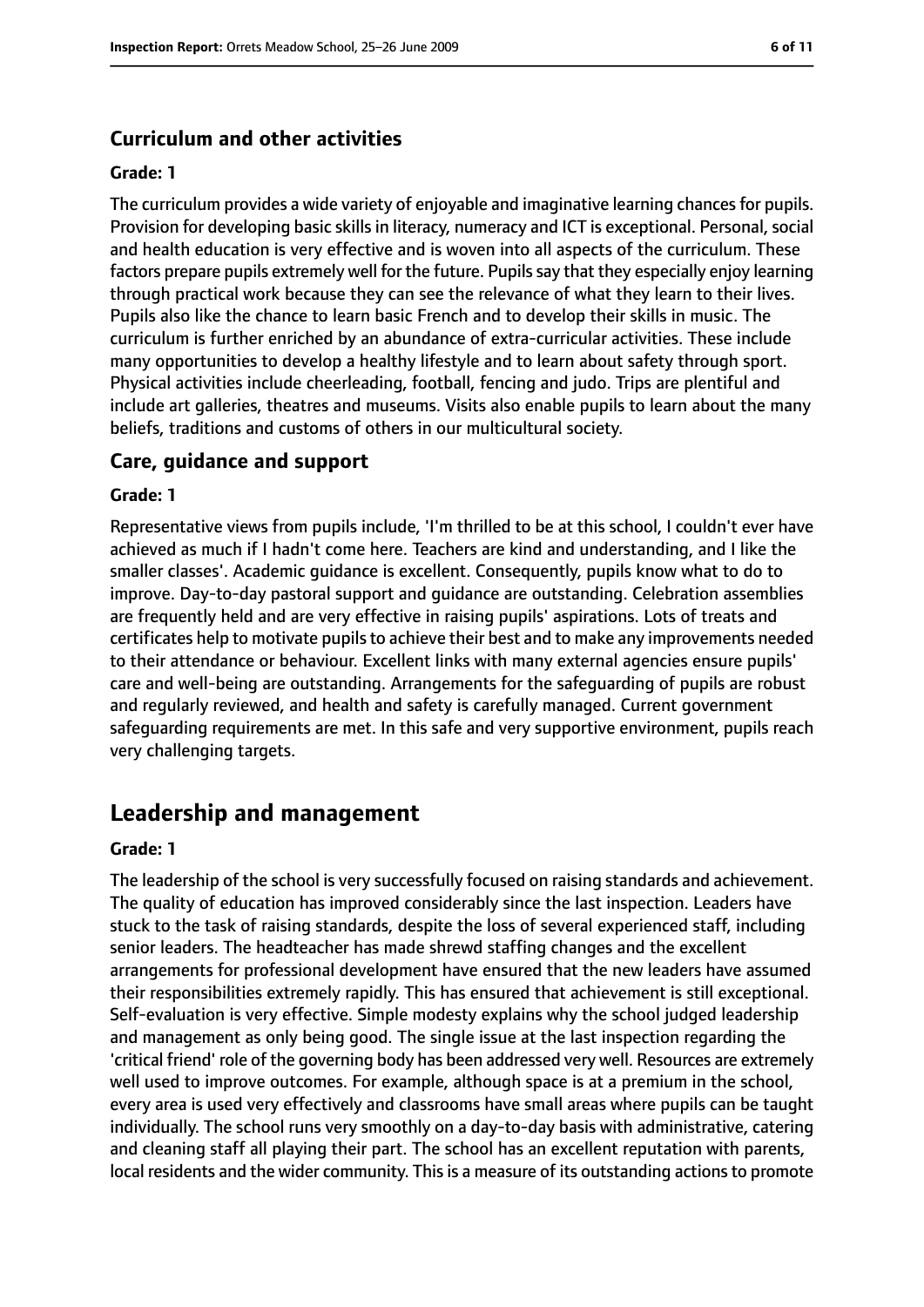community cohesion. Every response to the parental questionnaire was extremely positive in its appreciation of the school's work.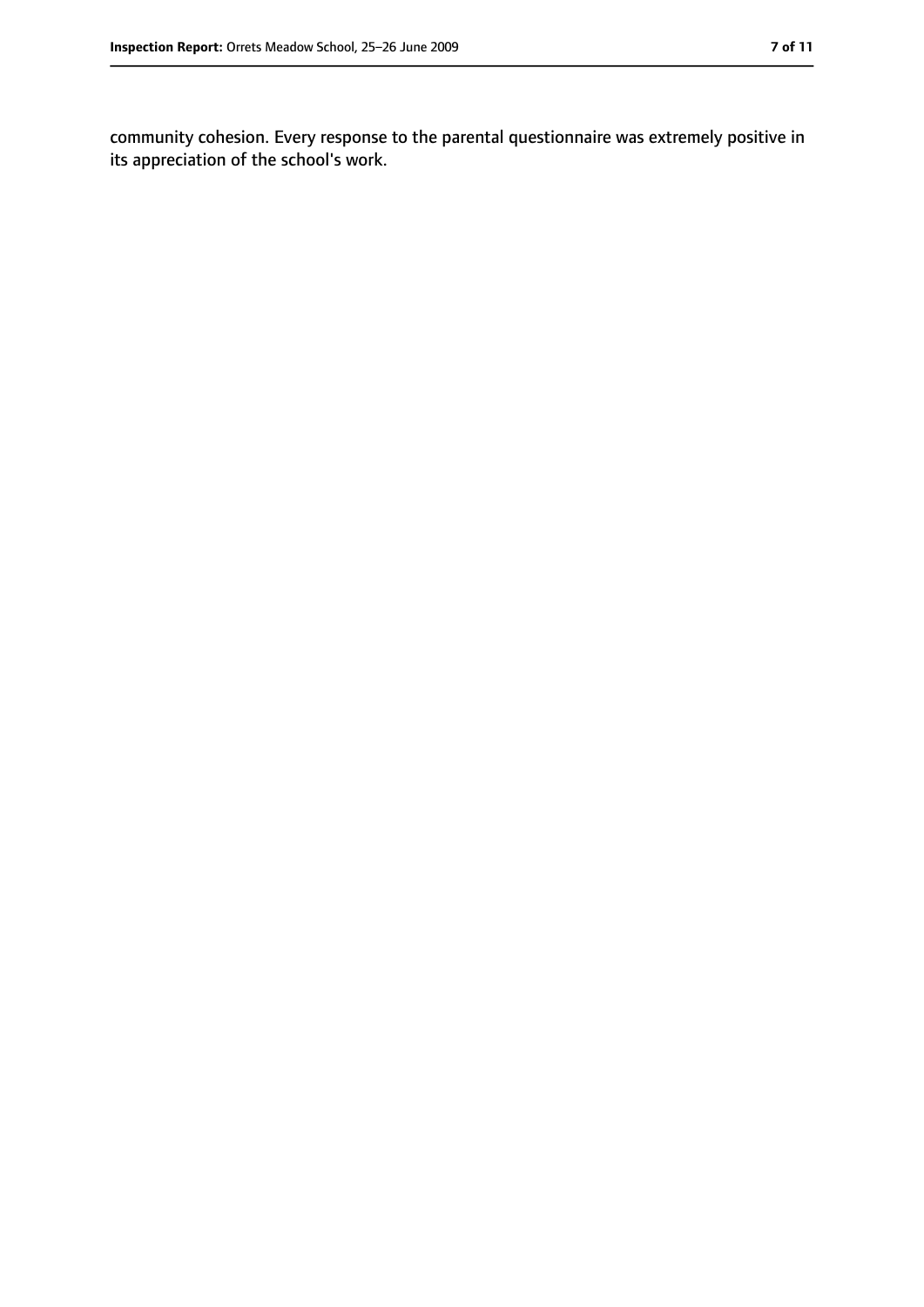**Any complaints about the inspection or the report should be made following the procedures set out in the guidance 'Complaints about school inspection', which is available from Ofsted's website: www.ofsted.gov.uk.**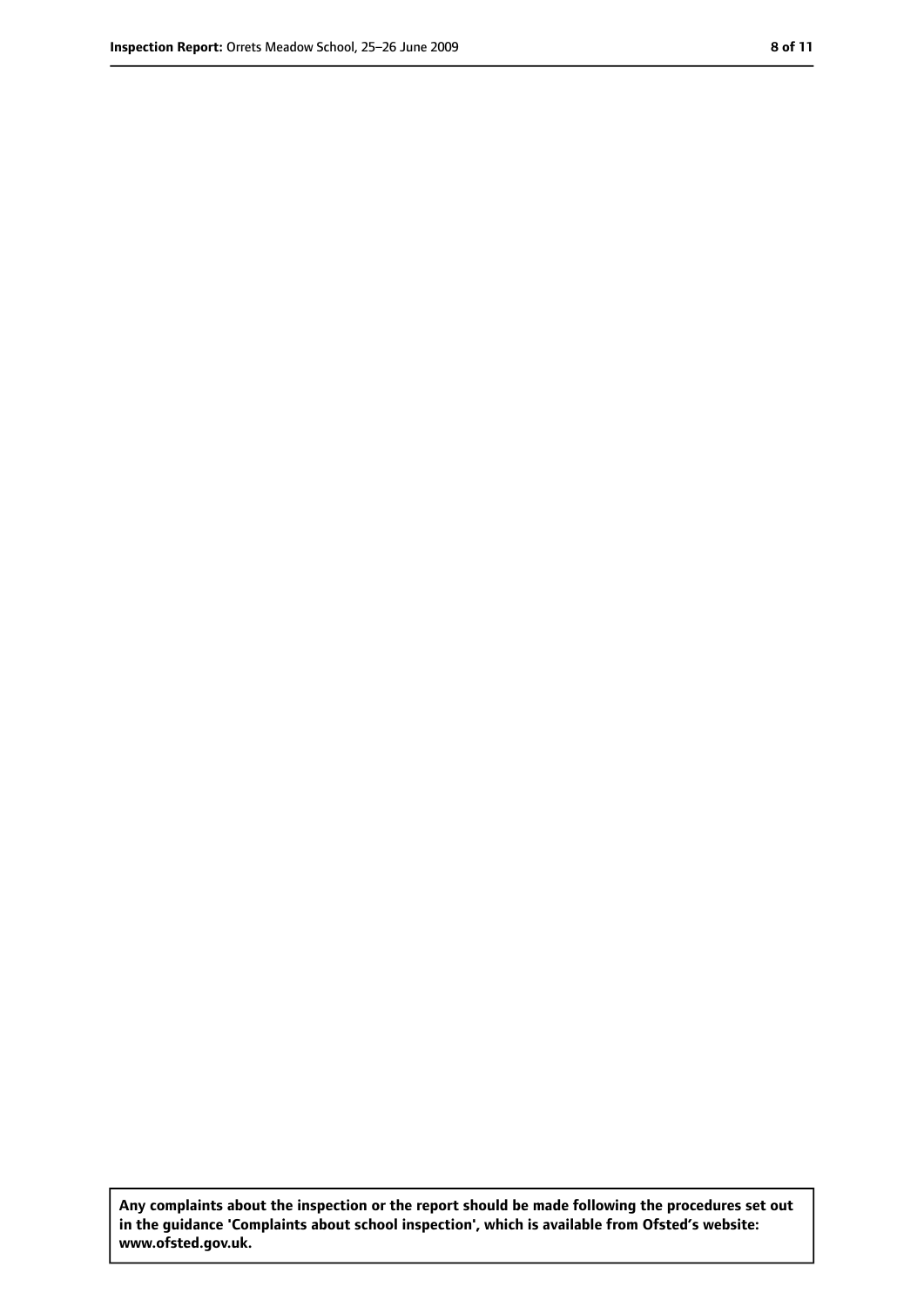# **Inspection judgements**

| ˈ Key to judgements: grade 1 is outstanding, grade 2 good, grade 3 satisfactory, and | <b>School</b>  |
|--------------------------------------------------------------------------------------|----------------|
| arade 4 inadequate                                                                   | <b>Overall</b> |

# **Overall effectiveness**

| How effective, efficient and inclusive is the provision of<br>education, integrated care and any extended services in meeting the<br>needs of learners? |     |
|---------------------------------------------------------------------------------------------------------------------------------------------------------|-----|
| Effective steps have been taken to promote improvement since the last<br>inspection                                                                     | Yes |
| How well does the school work in partnership with others to promote learners'<br>well being?                                                            |     |
| The capacity to make any necessary improvements                                                                                                         |     |

# **Achievement and standards**

| How well do learners achieve?                                                                               |  |
|-------------------------------------------------------------------------------------------------------------|--|
| The standards <sup>1</sup> reached by learners                                                              |  |
| How well learners make progress, taking account of any significant variations<br>between groups of learners |  |
| How well learners with learning difficulties and/or disabilities make progress                              |  |

# **Annex A**

<sup>&</sup>lt;sup>1</sup>Grade 1 - Exceptionally and consistently high; Grade 2 - Generally above average with none significantly below average; Grade 3 - Broadly average to below average; Grade 4 - Exceptionally low.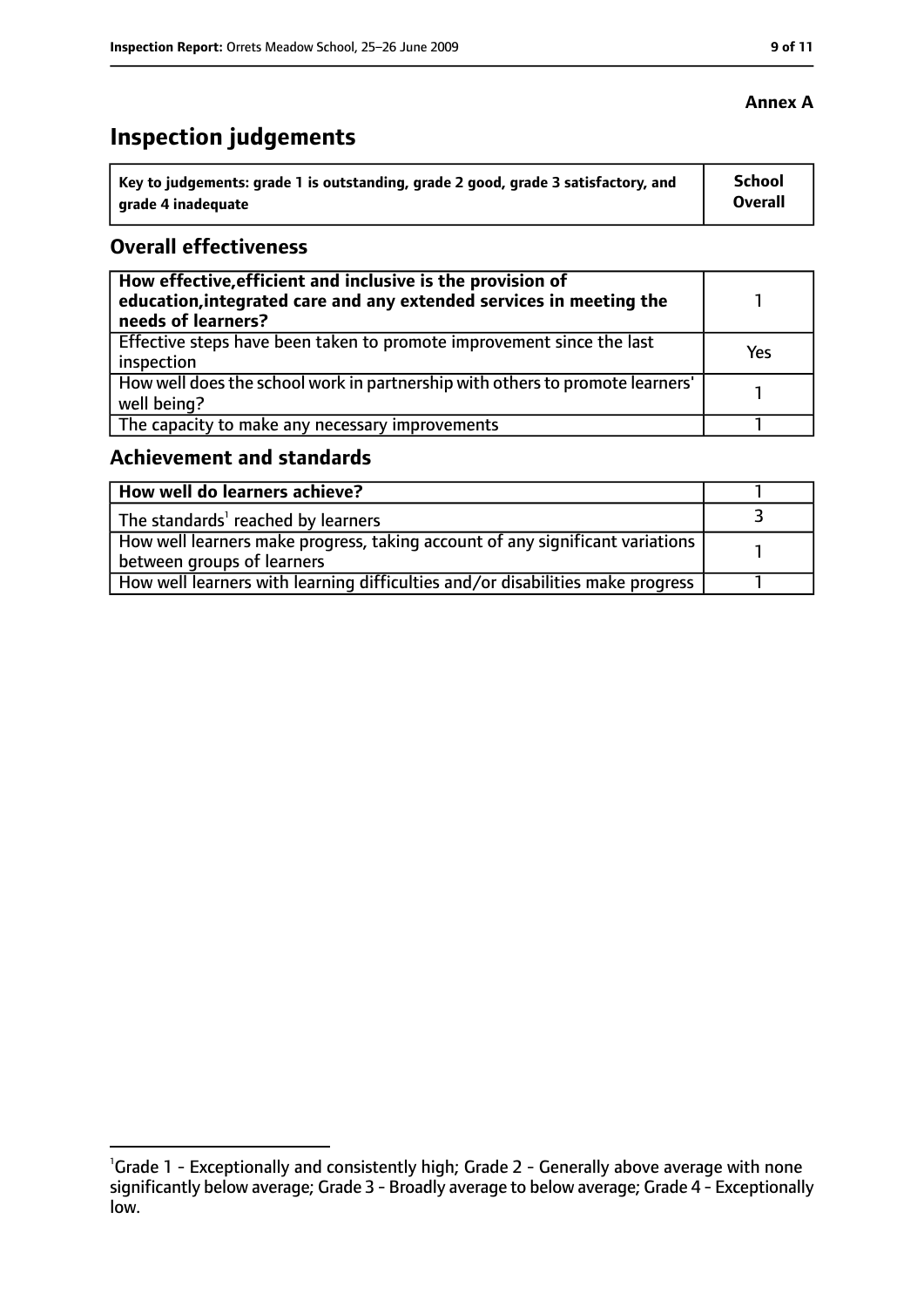# **Personal development and well-being**

| How good are the overall personal development and well-being of the<br>learners?                                 |  |
|------------------------------------------------------------------------------------------------------------------|--|
| The extent of learners' spiritual, moral, social and cultural development                                        |  |
| The extent to which learners adopt healthy lifestyles                                                            |  |
| The extent to which learners adopt safe practices                                                                |  |
| The extent to which learners enjoy their education                                                               |  |
| The attendance of learners                                                                                       |  |
| The behaviour of learners                                                                                        |  |
| The extent to which learners make a positive contribution to the community                                       |  |
| How well learners develop workplace and other skills that will contribute to<br>their future economic well-being |  |

# **The quality of provision**

| $\mid$ How effective are teaching and learning in meeting the full range of<br>  learners' needs?       |  |
|---------------------------------------------------------------------------------------------------------|--|
| How well do the curriculum and other activities meet the range of needs and<br>  interests of learners? |  |
| How well are learners cared for, quided and supported?                                                  |  |

# **Leadership and management**

| How effective are leadership and management in raising achievement<br>and supporting all learners?                                              |            |
|-------------------------------------------------------------------------------------------------------------------------------------------------|------------|
| How effectively leaders and managers at all levels set clear direction leading<br>to improvement and promote high quality of care and education |            |
| How effectively leaders and managers use challenging targets to raise standards                                                                 |            |
| The effectiveness of the school's self-evaluation                                                                                               |            |
| How well equality of opportunity is promoted and discrimination eliminated                                                                      |            |
| How well does the school contribute to community cohesion?                                                                                      |            |
| How effectively and efficiently resources, including staff, are deployed to<br>achieve value for money                                          |            |
| The extent to which governors and other supervisory boards discharge their<br>responsibilities                                                  |            |
| Do procedures for safequarding learners meet current government<br>requirements?                                                                | <b>Yes</b> |
| Does this school require special measures?                                                                                                      | <b>No</b>  |
| Does this school require a notice to improve?                                                                                                   | No         |